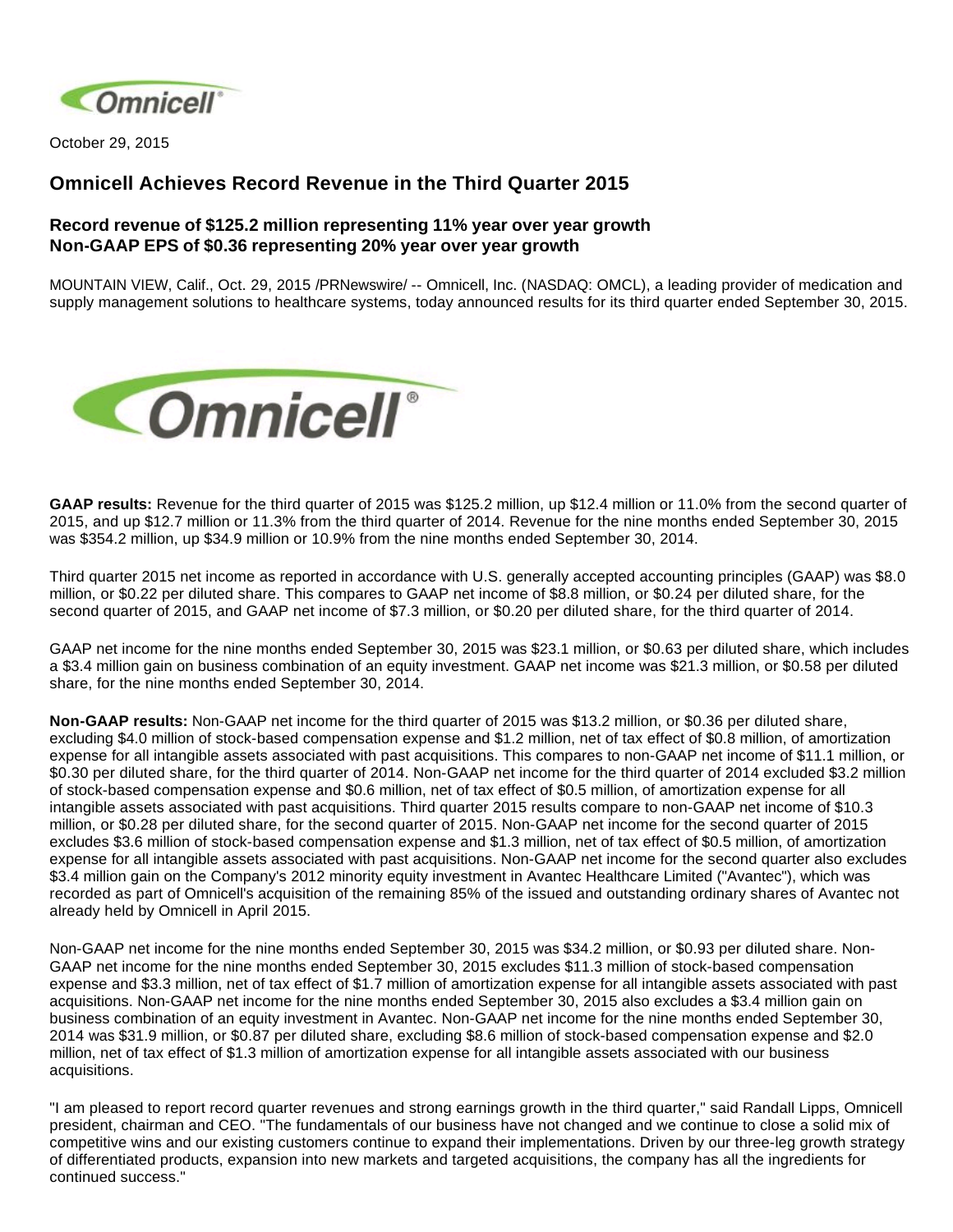### **Reporting Segments**

As reported last quarter, beginning the first quarter of 2015, Omnicell enhanced the management of its business, operating structure and segment reporting structure by excluding certain corporate-level costs from our reporting segments based on how the Chief Operating Decision Maker ("CODM") reviews the business. Corporate-level costs may include expenses related to executive management, finance and accounting, human resources, legal, training and development, and certain administrative expenses. Omnicell's CODM allocates resources and evaluates the performance of our segments using information about its revenues, gross profit and income from operations, excluding certain costs which are managed separately at the corporate level.

### **Omnicell Conference Call Information**

Omnicell will hold a conference call today, Thursday, October 29, 2015 at 2:30 p.m. PT to discuss third quarter financial results. The conference call can be monitored by dialing 1-800-696-5518 within the U.S. or 1-706-758-4883 for all other locations. The Conference ID # is 66699013. Internet users can access the conference call at <http://ir.omnicell.com/events.cfm>. A replay of the call will be available today at approximately 5:30 p.m. PT and will be available until 11:59 p.m. PT on November 12, 2015. The replay access numbers are 1-855-859-2056 within the U.S. and 1-404-537- 3406 for all other locations, Conference ID # is 66699013.

### **About Omnicell**

Since 1992, Omnicell (NASDAQ: OMCL) has been creating new efficiencies to improve patient care, anywhere it is delivered. Omnicell is a leading supplier of comprehensive automation and business analytics software for patient-centric medication and supply management across the entire health care continuum from the acute care hospital setting to post-acute skilled nursing and long-term care facilities to the home.

More than 3,000 customers worldwide have utilized Omnicell Automation and Analytics solutions to increase operational efficiency, reduce errors, deliver actionable intelligence and improve patient safety. Omnicell Medication Adherence solutions, including its MTS Medication Technologies brand, provide innovative medication adherence packaging solutions to help reduce costly hospital readmissions. In addition, these solutions enable approximately 7,000 institutional and retail pharmacies worldwide to maintain high accuracy and quality standards in medication dispensing and administration while optimizing productivity and controlling costs.

For more information about Omnicell, please visit [www.omnicell.com](http://www.omnicell.com/).

### **Forward-Looking Statements**

To the extent any statements contained in this release deal with information that is not historical, these statements are "forward-looking statements" within the meaning of the Private Securities Litigation Reform Act of 1995. As such, they are subject to the occurrence of many events outside Omnicell's control and are subject to various risk factors that could cause actual results to differ materially from those expressed or implied in any forward-looking statement. Such statements include, but are not limited to Omnicell's momentum, pipeline and new sales opportunities, profit and revenue growth, and the success of Omnicell's strategy for growth, including differentiated products, expansion into new markets and targeted acquisitions. Risks that contribute to the uncertain nature of the forward-looking statements include our ability to take advantage of the growth opportunities in medication management across the spectrum of healthcare settings from long term care to home care, unfavorable general economic and market conditions, risks to growth and acceptance of our products and services, including competitive conversions, and to growth of the clinical automation and workflow automation market generally, the potential of increasing competition, potential regulatory changes, the ability of the company to improve sales productivity to grow product bookings, to develop new products and to acquire and successfully integrate companies. These and other risks and uncertainties are described more fully in Omnicell's most recent filings with the Securities and Exchange Commission. Prospective investors are cautioned not to place undue reliance on forward-looking statements. All forward-looking statements contained in this press release speak only as of the date on which they were made. Omnicell undertakes no obligation to update such statements to reflect events that occur or circumstances that exist after the date on which they were made.

### **Use of Non-GAAP Financial Information**

This press release contains financial measures that are not calculated in accordance with U.S. generally accepted accounting principles (GAAP). Our management evaluates and makes operating decisions using various performance measures. In addition to Omnicell's GAAP results, we also consider non-GAAP gross profit, non-GAAP operating expenses, non-GAAP net income, and non-GAAP net income per diluted share. Additionally, we calculate Adjusted EBITDA (another non-GAAP measure) by means of adjustments to GAAP Net Income. These non-GAAP results should not be considered as an alternative to gross profit, operating expenses, net income, net income per diluted share, or any other performance measure derived in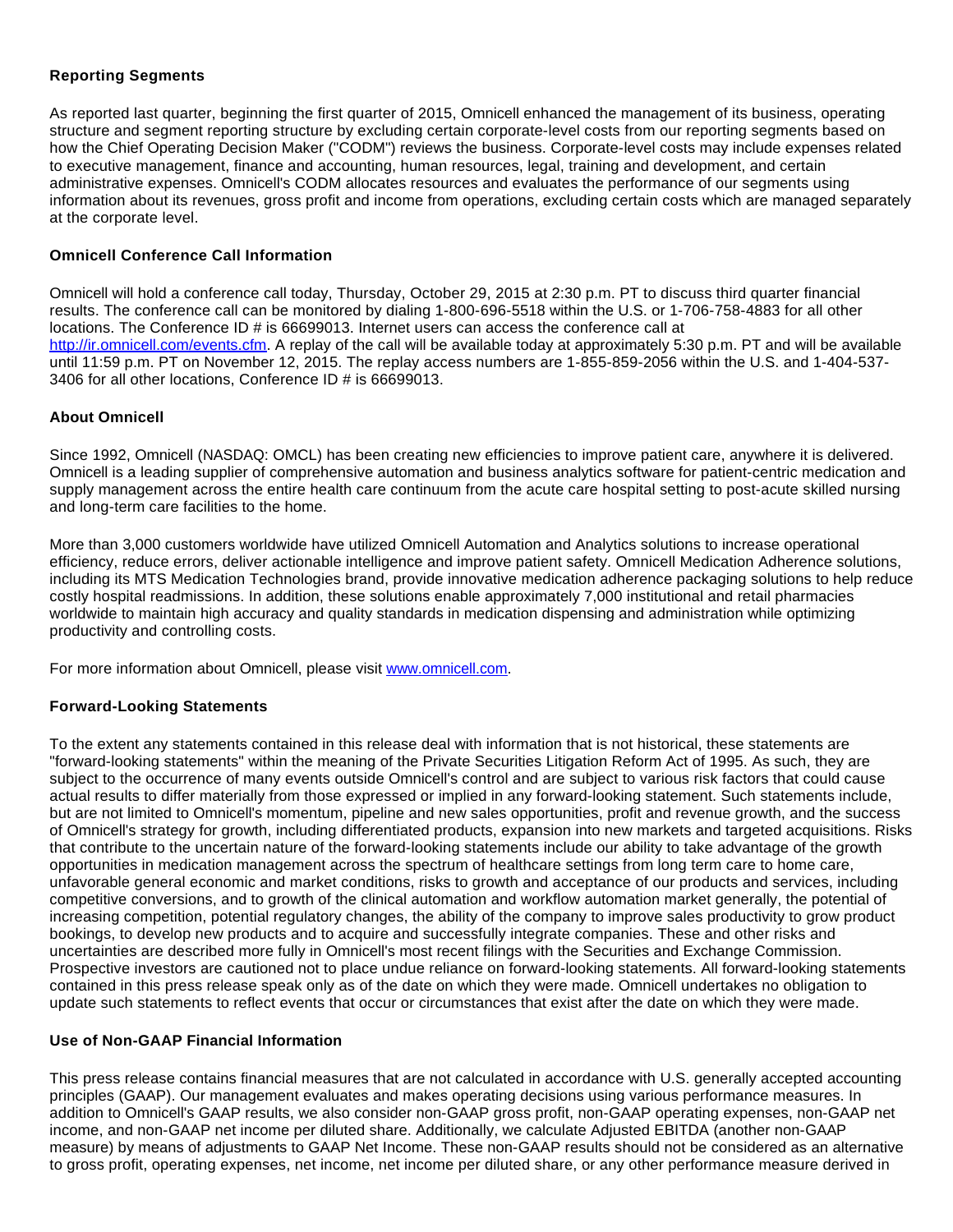accordance with GAAP. We present these non-GAAP results because we consider them to be important supplemental measures of Omnicell's performance.

Our non-GAAP gross profit, non-GAAP operating expenses, non-GAAP net income and non-GAAP net income per diluted share are exclusive of certain items to facilitate management's review of the comparability of Omnicell's core operating results on a period to period basis because such items are not related to Omnicell's ongoing core operating results as viewed by management. We define our "core operating results" as those revenues recorded in a particular period and the expenses incurred within that period that directly drive operating income in that period. Management uses these non-GAAP financial measures in making operating decisions because, in addition to meaningful supplemental information regarding operating performance, the measures give us a better understanding of how we should invest in research and development, fund infrastructure growth and evaluate the effectiveness of marketing strategies. In calculating the above non-GAAP results, management specifically adjusted for the following excluded items:

a) Stock-based compensation expense impact of Accounting Standards Codification (ASC) 718. We recognize equity planrelated compensation expenses, which represent the fair value of all share-based payments to employees, including grants of employee stock options, as required under ASC 718, Compensation - Stock Compensation (ASC 718) as non-GAAP adjustments in each period.

b) Intangible assets amortization from business acquisitions. We excluded from our non-GAAP results the intangible assets amortization expense resulting from our past acquisitions. These non-cash charges are not considered by management to reflect the core cash-generating performance of the business and therefore are excluded from our non-GAAP results.

c) Gain on business combination of an equity investment. We excluded from our non-GAAP results the gain on a minority equity investment in a private company, Avantec, which was recognized in relation to the acquisition by Omnicell of the remainder of the company. This non-cash gain is not considered by management to reflect the core cash-generating performance of the business and therefore is excluded from our non-GAAP results.

Management adjusts for the above items because management believes that, in general, these items possess one or more of the following characteristics: their magnitude and timing is largely outside of Omnicell's control; they are unrelated to the ongoing operation of the business in the ordinary course; they are unusual and we do not expect them to occur in the ordinary course of business; or they are non-operational, or non-cash expenses involving stock option grants.

We believe that the presentation of these non-GAAP financial measures is warranted for several reasons:

1) Such non-GAAP financial measures provide an additional analytical tool for understanding Omnicell's financial performance by excluding the impact of items which may obscure trends in the core operating results of the business;

2) Since we have historically reported non-GAAP results to the investment community, we believe the inclusion of non-GAAP numbers provides consistency and enhances investors' ability to compare our performance across financial reporting periods;

3) These non-GAAP financial measures are employed by Omnicell's management in its own evaluation of performance and are utilized in financial and operational decision making processes, such as budget planning and forecasting; and

4) These non-GAAP financial measures facilitate comparisons to the operating results of other companies in our industry, which use similar financial measures to supplement their GAAP results, thus enhancing the perspective of investors who wish to utilize such comparisons in their analysis of our performance.

Set forth below are additional reasons why share-based compensation expense related to ASC 718 is excluded from our non-GAAP financial measures:

i) While share-based compensation calculated in accordance with ASC 718 constitutes an ongoing and recurring expense of Omnicell, it is not an expense that requires cash settlement by Omnicell. We therefore exclude these charges for purposes of evaluating core operating results. Thus, our non-GAAP measurements are presented exclusive of stock-based compensation expense to assist management and investors in evaluating our core operating results.

ii) We present ASC 718 share-based payment compensation expense in our reconciliation of non-GAAP financial measures on a pre-tax basis because the exact tax differences related to the timing and deductibility of share-based compensation, under ASC 718 are dependent upon the trading price of Omnicell's common stock and the timing and exercise by employees of their stock options. As a result of these timing and market uncertainties the tax effect related to share-based compensation expense would be inconsistent in amount and frequency and is therefore excluded from our non-GAAP results.

Our Adjusted EBITDA calculation is defined as earnings before interest income and expense, taxes, depreciation and amortization, and non-cash expenses, including ASC 718 stock compensation expense, as well as excluding certain non-GAAP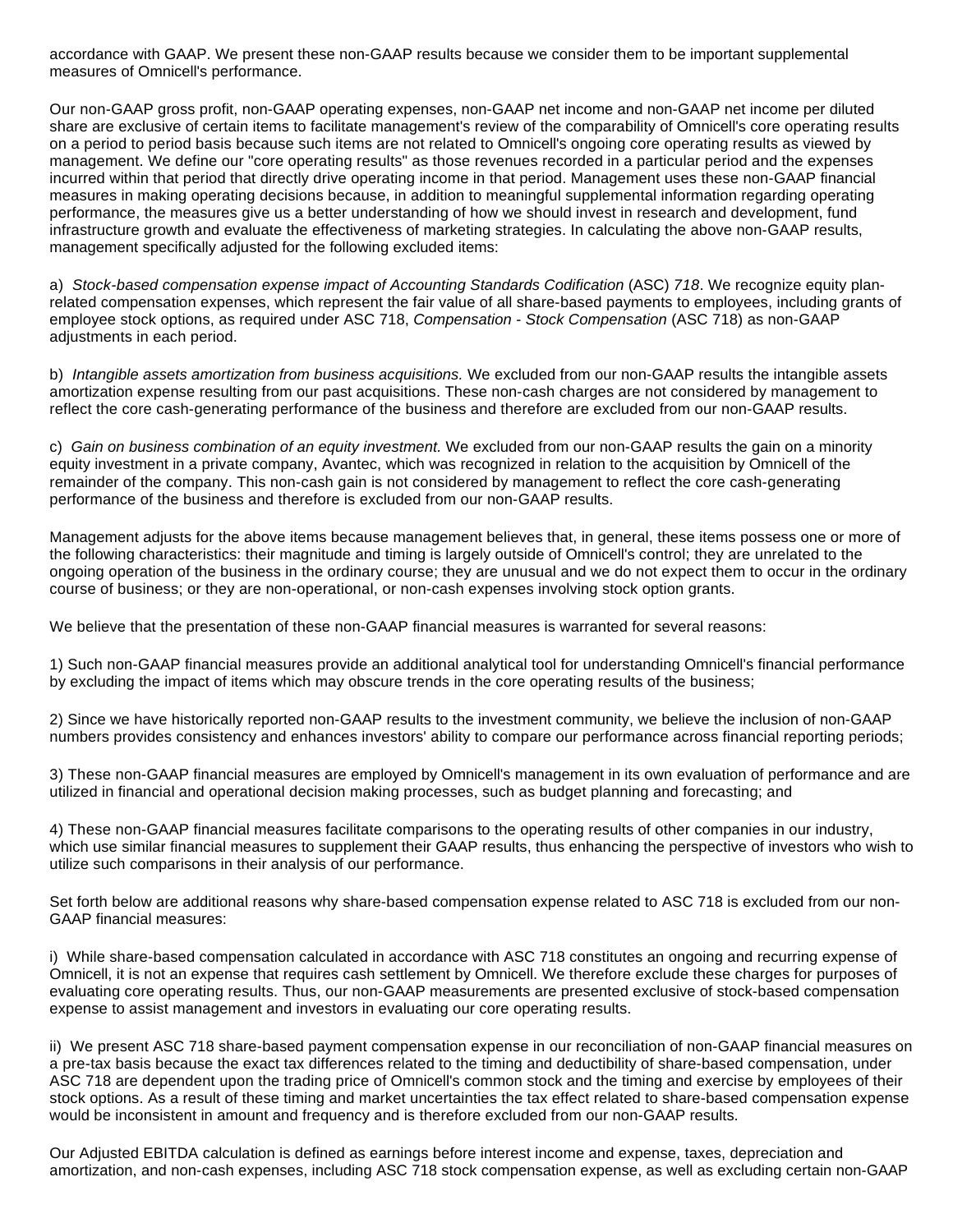adjustments.

As stated above, we present non-GAAP financial measures because we consider them to be important supplemental measures of performance. However, non-GAAP financial measures have limitations as an analytical tool and should not be considered in isolation or as a substitute for Omnicell's GAAP results. In the future, we expect to incur expenses similar to certain of the non-GAAP adjustments described above and expect to continue reporting non-GAAP financial measures excluding such items. Some of the limitations in relying on non-GAAP financial measures are:

- Omnicell's stock option and stock purchase plans are important components of incentive compensation arrangements and will be reflected as expenses in Omnicell's GAAP results for the foreseeable future under ASC 718.
- Other companies, including companies in Omnicell's industry, may calculate non-GAAP financial measures differently than Omnicell, limiting their usefulness as a comparative measure.

Pursuant to the requirements of SEC Regulation G, a detailed reconciliation between Omnicell's non-GAAP and GAAP financial results is set forth in the financial tables at the end of this press release. Investors are advised to carefully review and consider this information strictly as a supplement to the GAAP results that are contained in this press release and in Omnicell's SEC filings.

|                                          |    | (Unaudited, in thousands, except per share data) |                         |                           |                       |         |                       |                          |                       |
|------------------------------------------|----|--------------------------------------------------|-------------------------|---------------------------|-----------------------|---------|-----------------------|--------------------------|-----------------------|
|                                          |    |                                                  |                         | <b>Three Months Ended</b> |                       |         |                       | <b>Nine Months Ended</b> |                       |
|                                          |    | September 30,<br>2015                            | <b>June 30,</b><br>2015 |                           | September 30,<br>2014 |         | September 30,<br>2015 |                          | September 30,<br>2014 |
| Revenues:                                |    |                                                  |                         |                           |                       |         |                       |                          |                       |
| Product                                  | \$ | 100,941                                          | \$                      | 89,154                    | \$                    | 92,229  | \$                    | 284,204                  | \$<br>260,053         |
| Services and other revenues              |    | 24,293                                           |                         | 23,634                    |                       | 20,314  |                       | 70,039                   | 59,306                |
| <b>Total revenues</b>                    |    | 125,234                                          |                         | 112,788                   |                       | 112,543 |                       | 354,243                  | 319,359               |
| Cost of revenues:                        |    |                                                  |                         |                           |                       |         |                       |                          |                       |
| Cost of product revenues                 |    | 51,700                                           |                         | 46,203                    |                       | 44,510  |                       | 143,319                  | 124,413               |
| Cost of services and other revenues      |    | 9,831                                            |                         | 9,123                     |                       | 8,487   |                       | 28,074                   | 24,865                |
| Total cost of revenues                   |    | 61,531                                           |                         | 55,326                    |                       | 52,997  |                       | 171,393                  | 149,278               |
| <b>Gross profit</b>                      |    | 63,703                                           |                         | 57,462                    |                       | 59,546  |                       | 182,850                  | 170,081               |
| <b>Operating expenses:</b>               |    |                                                  |                         |                           |                       |         |                       |                          |                       |
| Research and development                 |    | 9,176                                            |                         | 8,746                     |                       | 7,078   |                       | 25,941                   | 19,670                |
| Selling, general and administrative      |    | 40,668                                           |                         | 39,735                    |                       | 38,871  |                       | 123,690                  | 114,302               |
| Gain on business combination             |    |                                                  |                         | (3, 443)                  |                       |         |                       | (3, 443)                 |                       |
| Total operating expenses                 |    | 49,844                                           |                         | 45,038                    |                       | 45,949  |                       | 146,188                  | 133,972               |
| Income from operations                   |    | 13,859                                           |                         | 12,424                    |                       | 13,597  |                       | 36,662                   | 36,109                |
| Interest and other income (expense), net |    | (646)                                            |                         | (472)                     |                       | (706)   |                       | (1,635)                  | (1,003)               |
| Income before provision for income taxes |    | 13,213                                           |                         | 11,952                    |                       | 12,891  |                       | 35,027                   | 35,106                |
| Provision for income taxes               |    | 5,177                                            |                         | 3,201                     |                       | 5,591   |                       | 11,922                   | 13,824                |
| Net income                               | S  | 8,036                                            | \$                      | 8,751                     | \$                    | 7,300   | \$                    | 23,105                   | \$<br>21,282          |
| Net income per share:                    |    |                                                  |                         |                           |                       |         |                       |                          |                       |
| <b>Basic</b>                             | \$ | 0.22                                             | \$                      | 0.24                      | \$                    | 0.20    | \$                    | 0.64                     | \$<br>0.60            |
| <b>Diluted</b>                           | \$ | 0.22                                             | \$                      | 0.24                      | \$                    | 0.20    | \$                    | 0.63                     | \$<br>0.58            |
| Weighted average shares outstanding:     |    |                                                  |                         |                           |                       |         |                       |                          |                       |
| <b>Basic</b>                             |    | 35,806                                           |                         | 36,120                    |                       | 35,994  |                       | 35,983                   | 35,634                |
| <b>Diluted</b>                           |    | 36,613                                           |                         | 37,030                    |                       | 36.832  |                       | 36,870                   | 36,617                |

# **Omnicell, Inc. Condensed Consolidated Statements of Operations**

#### **Omnicell, Inc. Condensed Consolidated Balance Sheets (Unaudited, in thousands)**

**September 30, 2015 December 31, 2014**

|                           | <b>ASSETS</b> |         |     |         |
|---------------------------|---------------|---------|-----|---------|
| Current assets:           |               |         |     |         |
| Cash and cash equivalents | S             | 57.757  | \$. | 125,888 |
| Accounts receivable, net  |               | 115.680 |     | 82,763  |
| Inventories               |               | 49.460  |     | 31.554  |
| Prepaid expenses          |               | 17.698  |     | 23,518  |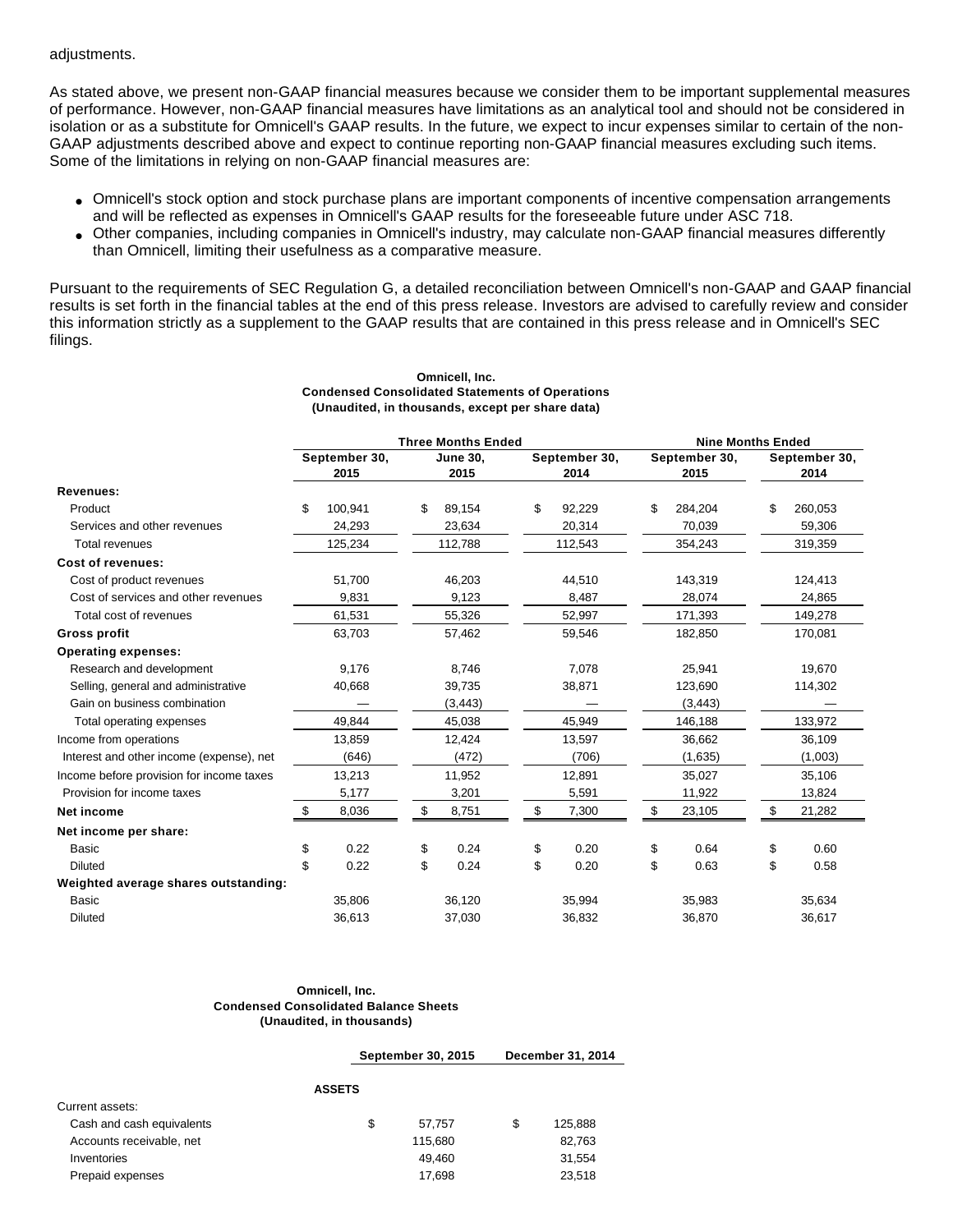| Deferred tax assets                           | 12,489  | 12,446  |
|-----------------------------------------------|---------|---------|
| Other current assets                          | 6,802   | 7,215   |
| Total current assets                          | 259,886 | 283,384 |
| Property and equipment, net                   | 34,026  | 36,178  |
| Long-term net investment in sales-type leases | 13,557  | 10,848  |
| Goodwill                                      | 148.727 | 122,720 |
| Intangible assets, net                        | 92.042  | 82,667  |
| Long-term deferred tax assets                 | 1.513   | 1.144   |
| Other long-term assets                        | 26,971  | 23,273  |
| <b>Total assets</b>                           | 576,722 | 560,214 |

| <b>LIABILITIES AND STOCKHOLDERS' EQUITY</b> |              |               |
|---------------------------------------------|--------------|---------------|
| Current liabilities:                        |              |               |
| Accounts payable                            | \$<br>24.691 | \$<br>19,432  |
| Accrued compensation                        | 15,224       | 19.874        |
| <b>Accrued liabilities</b>                  | 29,382       | 19,299        |
| Deferred service revenue                    | 26,168       | 25,167        |
| Deferred gross profit                       | 27,179       | 28,558        |
| Total current liabilities                   | 122,644      | 112,330       |
| Deferred service revenue, long-term         | 18,436       | 20,308        |
| Long-term deferred tax liabilities          | 32,320       | 30,454        |
| Other long-term liabilities                 | 11,782       | 7,024         |
| <b>Total liabilities</b>                    | 185,182      | 170,116       |
| Stockholders' equity:                       |              |               |
| Total stockholders' equity                  | 391,540      | 390,098       |
| Total liabilities and stockholders' equity  | 576.722      | \$<br>560.214 |

#### **Omnicell, Inc. Condensed Consolidated Statements of Cash Flows (Unaudited, in thousands)**

|                                                                                   |              | Nine months ended September 30, |
|-----------------------------------------------------------------------------------|--------------|---------------------------------|
|                                                                                   | 2015         | 2014                            |
| <b>Operating Activities</b>                                                       |              |                                 |
| Net income                                                                        | \$<br>23,105 | \$<br>21,282                    |
| Adjustments to reconcile net income to net cash provided by operating activities: |              |                                 |
| Depreciation and amortization                                                     | 18,457       | 14,705                          |
| Gain on disposal of fixed assets                                                  | 114          | 221                             |
| Gain on business combination                                                      | (3, 443)     |                                 |
| Provision for receivable allowance                                                | 542          | 850                             |
| Share-based compensation expense                                                  | 11,267       | 8,610                           |
| Income tax benefits from employee stock plans                                     | 3,838        | 4,065                           |
| Excess tax benefits from employee stock plans                                     | (3,942)      | (4, 456)                        |
| Provision for excess and obsolete inventories                                     | 317          | 450                             |
| Deferred income taxes                                                             | (2,235)      | 1,307                           |
| Changes in operating assets and liabilities:                                      |              |                                 |
| Accounts receivable, net                                                          | (26, 132)    | (35,028)                        |
| Inventories                                                                       | (13,215)     | 1,301                           |
| Prepaid expenses                                                                  | 5,937        | 1,015                           |
| Other current assets                                                              | 1,019        | 1,412                           |
| Net investment in sales-type leases                                               | (3,220)      | 677                             |
| Other long-term assets                                                            | 247          | 360                             |
| Accounts payable                                                                  | (127)        | 5,420                           |
| Accrued compensation                                                              | (5,003)      | (6, 533)                        |
| <b>Accrued liabilities</b>                                                        | 4,608        | (416)                           |
| Deferred service revenue                                                          | (4, 199)     | 2,650                           |
| Deferred gross profit                                                             | (1, 170)     | 15,585                          |
| Other long-term liabilities                                                       | (833)        | 838                             |
| Net cash provided by operating activities                                         | 5,932        | 34,315                          |
| <b>Investing Activities</b>                                                       |              |                                 |
| Acquisition of intangible assets, intellectual property and patents               | (331)        | (236)                           |
| Software development for external use                                             | (9, 445)     | (7, 925)                        |
| Purchases of property and equipment                                               | (6,081)      | (10, 151)                       |
|                                                                                   |              |                                 |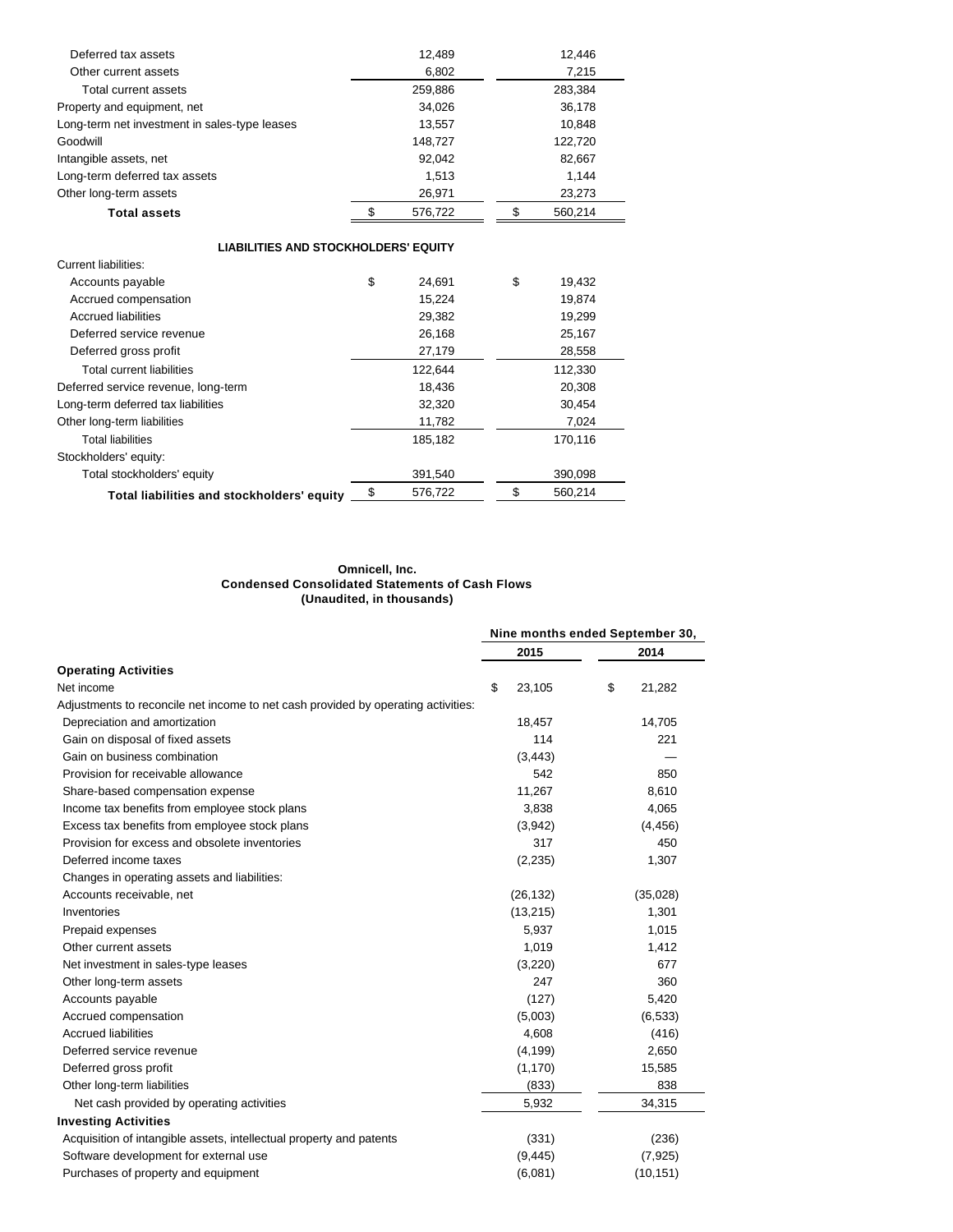| Business acquisition, net of cash acquired                   | (25, 455) | (19,749) |
|--------------------------------------------------------------|-----------|----------|
| Net cash used in investing activities                        | (41, 312) | (38,061) |
| <b>Financing Activities</b>                                  |           |          |
| Proceeds from issuances under stock-based compensation plans | 15.665    | 18.157   |
| Employees' taxes paid related to restricted stock units      | (2,285)   | (2,023)  |
| Common stock repurchases                                     | (50,021)  | (17,052) |
| Excess tax benefits from employee stock plans                | 3.942     | 4,456    |
| Net cash (used) provided by financing activities             | (32,699)  | 3,538    |
| Effect of exchange rate changes on cash and cash equivalents | (52)      | (136)    |
| Net decrease in cash and cash equivalents                    | (68, 131) | (344)    |
| Cash and cash equivalents at beginning of period             | 125,888   | 104,531  |
| Cash and cash equivalents at end of period                   | 57,757    | 104,187  |

#### **Omnicell, Inc. Reconciliation of GAAP to Non-GAAP (Unaudited, in thousands, except per share data)**

|                                                                                 |                       | <b>Three Months Ended</b> |                       |                       | <b>Nine Months Ended</b> |  |  |
|---------------------------------------------------------------------------------|-----------------------|---------------------------|-----------------------|-----------------------|--------------------------|--|--|
|                                                                                 | September 30,<br>2015 | <b>June 30,</b><br>2015   | September 30,<br>2014 | September 30,<br>2015 | September 30,<br>2014    |  |  |
| Reconciliation of GAAP net income to non-GAAP net income:                       |                       |                           |                       |                       |                          |  |  |
| GAAP net income                                                                 | \$.<br>8,036          | \$<br>8,751               | \$<br>7,300           | \$<br>23,105          | \$<br>21,282             |  |  |
| Adjustments:<br>Share-based compensation<br>expense:                            |                       |                           |                       |                       |                          |  |  |
| Cost of revenues                                                                | 581                   | 532                       | 441                   | 1,630                 | 973                      |  |  |
| Operating expenses<br>Total share-based                                         | 3,385                 | 3,104                     | 2,720                 | 9,637                 | 7,637                    |  |  |
| compensation expense (a)                                                        | 3,966                 | 3,636                     | 3,161                 | 11,267                | 8,610                    |  |  |
| Amortization of acquired intangibles:                                           |                       |                           |                       |                       |                          |  |  |
| Cost of revenues                                                                | 570                   | 531                       | 368                   | 1,469                 | 1,104                    |  |  |
| Operating expenses                                                              | 1,408                 | 1,279                     | 778                   | 3,550                 | 2,138                    |  |  |
| Total Amortization of acquired<br>intangibles:<br>Income tax effect of non-GAAP | 1,978                 | 1,810                     | 1,146                 | 5,019                 | 3,242                    |  |  |
| adjustments <sup>(b)</sup><br>Total Amortization of acquired                    | (775)                 | (485)                     | (497)                 | (1,703)               | (1, 271)                 |  |  |
| intangibles, net:                                                               | 1,203                 | 1,325                     | 649                   | 3,316                 | 1,971                    |  |  |
| Gain on business combination                                                    |                       | (3, 443)                  |                       | (3, 443)              |                          |  |  |
| <b>Non-GAAP net income</b>                                                      | \$<br>13,205          | \$<br>10,269              | \$<br>11,110          | \$<br>34,245          | \$<br>31,863             |  |  |
|                                                                                 |                       |                           |                       |                       |                          |  |  |
| Reconciliation of GAAP gross profit to non-GAAP gross profit:                   |                       |                           |                       |                       |                          |  |  |
| Revenues                                                                        | \$<br>125,234         | \$<br>112,788             | \$<br>112,543         | \$<br>354,243         | \$<br>319,359            |  |  |
| GAAP gross profit                                                               | 63,703                | 57,462                    | 59,546                | 182,850               | 170,081                  |  |  |
| GAAP gross margin<br>Share-based compensation                                   | 50.9%                 | 50.9%                     | 52.9%                 | 51.6%                 | 53.3%                    |  |  |
| expense<br>Amortization of acquired                                             | 581                   | 532                       | 441                   | 1,630                 | 973                      |  |  |
| intangibles                                                                     | 570                   | 531                       | 368                   | 1,469                 | 1,104                    |  |  |
| Non-GAAP gross profit                                                           | \$<br>64,854          | \$<br>58,525              | \$<br>60,355          | \$<br>185,949         | \$<br>172,158            |  |  |
| Non-GAAP gross margin                                                           | 51.8%                 | 51.9%                     | 53.6%                 | 52.5%                 | 53.9%                    |  |  |
| Reconciliation of GAAP operating expenses to non-GAAP operating expenses:       |                       |                           |                       |                       |                          |  |  |
| GAAP operating expenses<br>GAAP operating expenses % to                         | \$<br>49,844          | \$<br>45,038              | \$<br>45,949          | \$<br>146,188         | \$<br>133,972            |  |  |
| total revenue<br>Share-based compensation                                       | 39.8%                 | 39.9%                     | 40.8%                 | 41.3%                 | 42.0%                    |  |  |
| expense                                                                         | (3,385)               | (3, 104)                  | (2,720)               | (9,637)               | (7,637)                  |  |  |
| Amortization of acquired intangibles                                            | (1,408)               | (1, 279)                  | (778)                 | (3,550)               | (2, 138)                 |  |  |
| Gain on business combination                                                    |                       | 3,443                     |                       | 3,443                 |                          |  |  |
| Non-GAAP operating expenses<br>Non-GAAP operating expenses %                    | 45,051<br>\$          | \$<br>44,098              | \$<br>42,451          | \$<br>136,444         | \$<br>124,197            |  |  |
| to total revenue                                                                | 36.0%                 | 39.1%                     | 37.7%                 | 38.5%                 | 38.9%                    |  |  |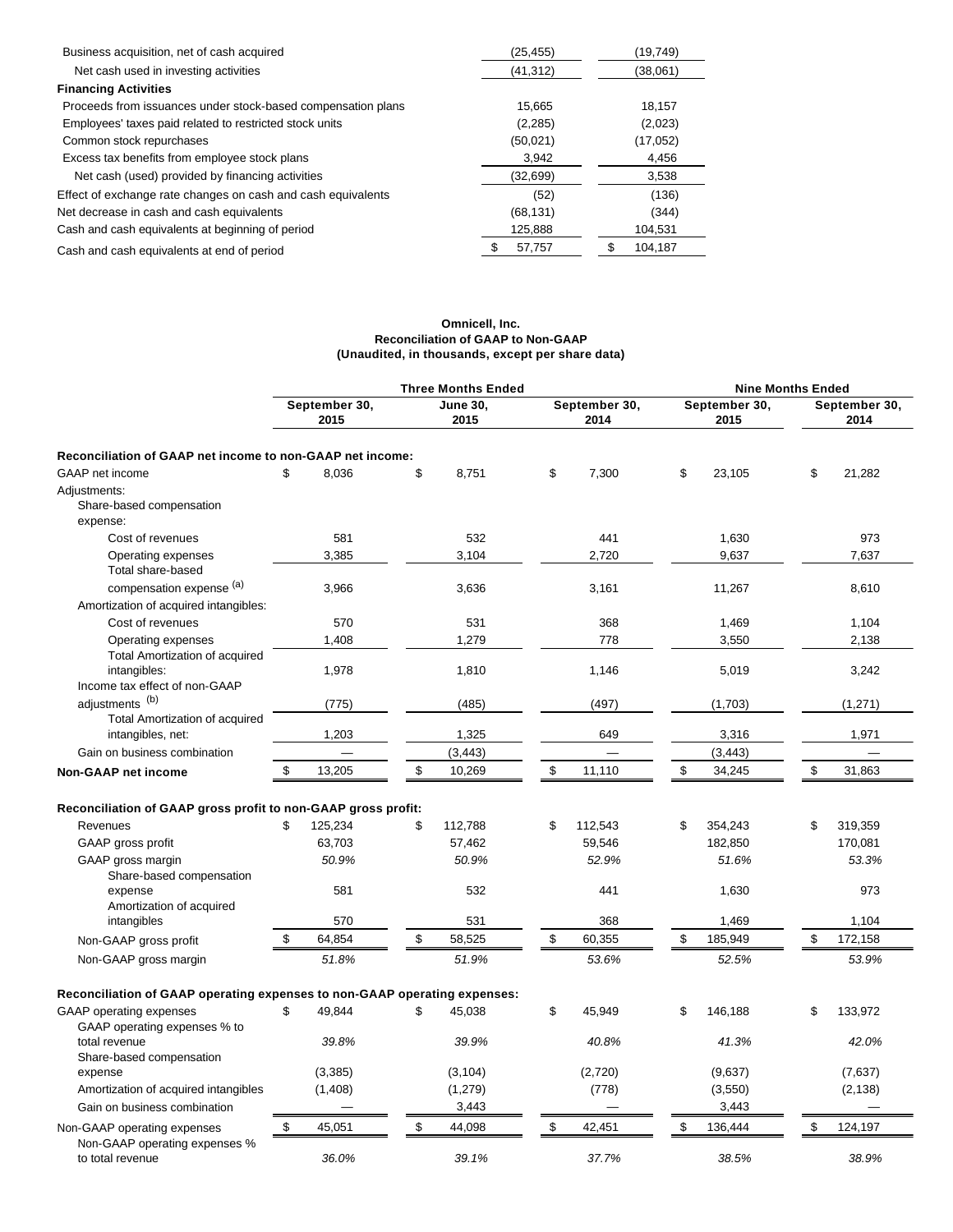#### **Reconciliation of GAAP income from operations to non-GAAP income from operations:**

| GAAP income from operations                     | 13.859 | 12.424   | 13.597 | \$<br>36.662 | æ | 36.109 |
|-------------------------------------------------|--------|----------|--------|--------------|---|--------|
| GAAP operating income % to total<br>revenue     | 11.1%  | 11.0%    | 12.1%  | 10.3%        |   | 11.3%  |
| Share-based compensation                        |        |          |        |              |   |        |
| expense                                         | 3.966  | 3.636    | 3.161  | 11.267       |   | 8.610  |
| Amortization of acquired intangibles            | 1,978  | 1.810    | 1.146  | 5.019        |   | 3.242  |
| Gain on business combination                    |        | (3, 443) |        | (3, 443)     |   |        |
| Non-GAAP income from operations                 | 19.803 | 14.427   | 17.904 | 49.505       |   | 47.961 |
| Non-GAAP operating income % to<br>total revenue | 15.8%  | 12.8%    | 15.9%  | 14.0%        |   | 15.0%  |

|                                                                     |    |                                 |    | <b>Three Months Ended</b> |    |                       | <b>Nine Months Ended</b> |                       |    |                       |  |
|---------------------------------------------------------------------|----|---------------------------------|----|---------------------------|----|-----------------------|--------------------------|-----------------------|----|-----------------------|--|
| <b>GAAP shares - diluted</b>                                        |    | September 30,<br>2015<br>36,613 |    | <b>June 30.</b><br>2015   |    | September 30,<br>2014 |                          | September 30,<br>2015 |    | September 30,<br>2014 |  |
|                                                                     |    |                                 |    | 37,030                    |    | 36,832                |                          | 36,870                |    | 36,617                |  |
| GAAP net income per share -                                         |    |                                 |    |                           |    |                       |                          |                       |    |                       |  |
| diluted                                                             | \$ | 0.22                            | \$ | 0.24                      | \$ | 0.20                  | \$                       | 0.63                  | \$ | 0.58                  |  |
| Adjustments:<br>Share-based compensation<br>expense                 |    | 0.11                            |    | 0.10                      |    | 0.08                  |                          | 0.31                  |    | 0.24                  |  |
| Amortization of acquired intangibles                                |    | 0.03                            |    | 0.04                      |    | 0.02                  |                          | 0.09                  |    | 0.05                  |  |
| Gain on business combination                                        |    |                                 |    | (0.10)                    |    |                       |                          | (0.10)                |    |                       |  |
| Non-GAAP net income per share -                                     |    |                                 |    |                           |    |                       |                          |                       |    |                       |  |
| diluted                                                             |    | 0.36                            |    | 0.28                      |    | 0.30                  | \$.                      | 0.93                  | \$ | 0.87                  |  |
| <b>Reconciliation of GAAP EBITDA to non-GAAP EBITDA:</b>            |    |                                 |    |                           |    |                       |                          |                       |    |                       |  |
| GAAP net income                                                     | \$ | 8,036                           | \$ | 8,751                     | \$ | 7,300                 | \$                       | 23,105                | \$ | 21,282                |  |
| Add back:<br>Share-based compensation                               |    |                                 |    |                           |    |                       |                          |                       |    |                       |  |
| expense                                                             |    | 3,966                           |    | 3,636                     |    | 3,161                 |                          | 11,267                |    | 8,610                 |  |
| Interest (income) and expense, net<br>Depreciation and amortization |    | 138                             |    | 84                        |    | 55                    |                          | 321                   |    | 20                    |  |
| expense                                                             |    | 6,482                           |    | 6,264                     |    | 5,314                 |                          | 18,457                |    | 14,705                |  |
| Income tax expense                                                  |    | 5,177                           |    | 3,201                     |    | 5,591                 |                          | 11,922                |    | 13,824                |  |
| Gain on business combination                                        |    |                                 |    | (3, 443)                  |    |                       |                          | (3, 443)              |    |                       |  |
| Non-GAAP adjusted EBITDA <sup>(c)</sup>                             | \$ | 23,799                          | \$ | 18,493                    |    | 21,421                | \$                       | 61,629                | \$ | 58,441                |  |

(a) This adjustment reflects the accounting impact of non-cash stock-based compensation expense for the periods presented.

 $(b)$  Tax effects are calculated using the effective tax rates for the respective periods presented.

 $\mathcal{L}_\text{max}$  and  $\mathcal{L}_\text{max}$  and  $\mathcal{L}_\text{max}$  and  $\mathcal{L}_\text{max}$  and  $\mathcal{L}_\text{max}$ 

(c) Defined as earnings before interest income and expense, taxes, depreciation and amortization, and non-cash expenses, including stock compensation expense, per ASC 718, as well as excluding certain non-GAAP adjustments.

#### **Omnicell, Inc. Segmented Information (Unaudited, in thousands, except for percentages)**

|                                    |                                    | Three Months Ended September 30, 2015 |               | Three Months Ended September 30, 2014 |                                |               |  |  |  |
|------------------------------------|------------------------------------|---------------------------------------|---------------|---------------------------------------|--------------------------------|---------------|--|--|--|
|                                    | <b>Automation and</b><br>Analytics | <b>Medication</b><br>Adherence        | Total         | Automation<br>and<br>Analytics        | <b>Medication</b><br>Adherence | Total         |  |  |  |
| Revenues                           | \$<br>102.967                      | \$<br>22.267                          | \$<br>125,234 | \$<br>89,547                          | \$<br>22,996                   | \$<br>112,543 |  |  |  |
| Cost of revenues                   | 45,668                             | 15,863                                | 61,531        | 38,412                                | 14,585                         | 52,997        |  |  |  |
| Gross profit                       | 57,299                             | 6.404                                 | 63,703        | 51,135                                | 8,411                          | 59.546        |  |  |  |
| Gross margin %                     | 55.6%                              | 28.8%                                 | 50.9%         | 57.1%                                 | 36.6%                          | 52.9%         |  |  |  |
| Operating                          |                                    |                                       |               |                                       |                                |               |  |  |  |
| expenses<br>Income from<br>segment | 30,628                             | 6,070                                 | 36,698        | 27,420                                | 4,822                          | 32,242        |  |  |  |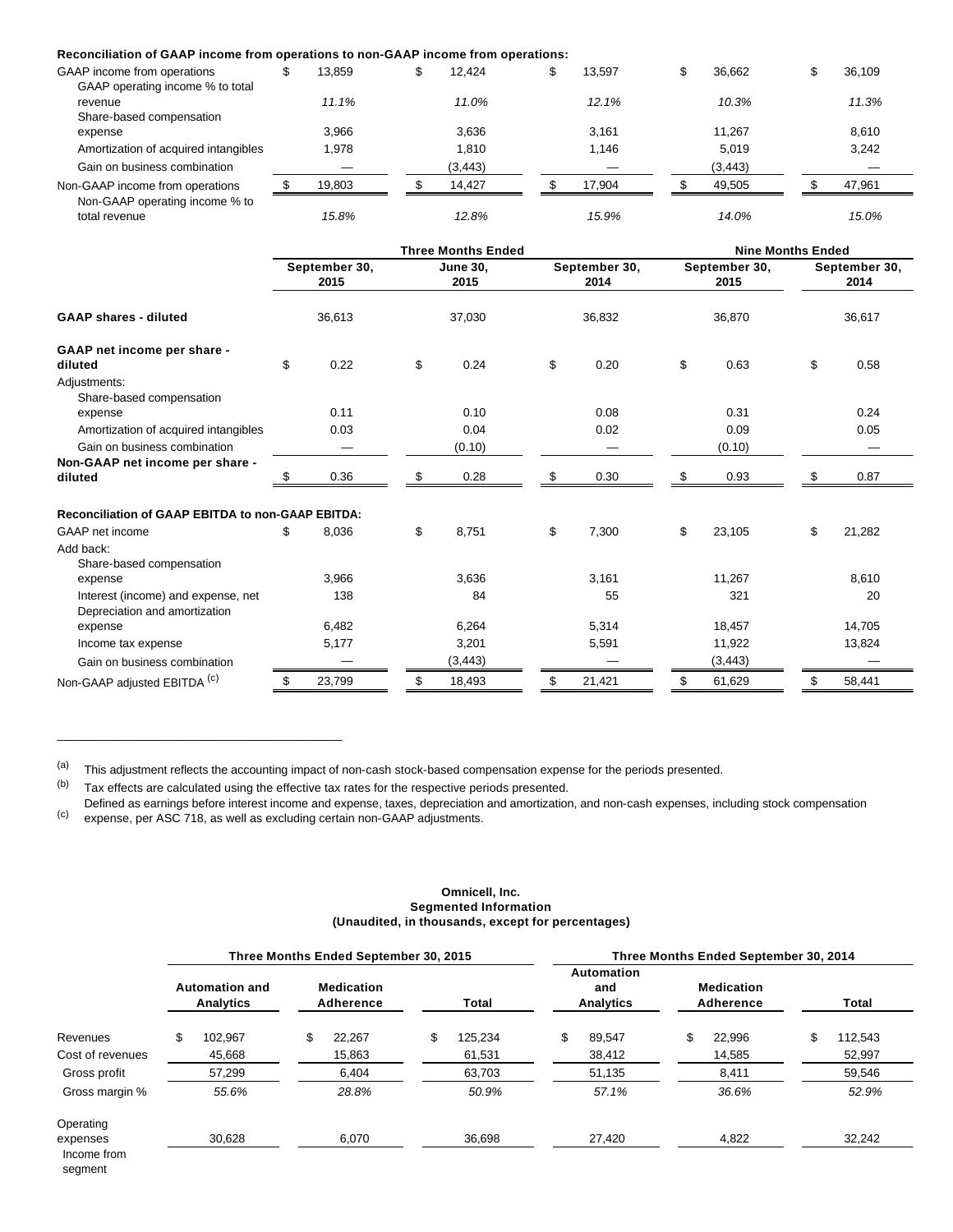| operations                | 26,671 | 334 | 27,005 | 23,715 | 3,589 | 27,304 |
|---------------------------|--------|-----|--------|--------|-------|--------|
| Operating margin<br>%     | 25.9%  | .5% | 21.6%  | 26.5%  | 15.6% | 24.3%  |
| Corporate costs           |        |     | 13.146 |        |       | 13.707 |
| Income from<br>operations |        |     | 13,859 |        |       | 13,597 |

#### **Omnicell, Inc. Segmented Information (Unaudited, in thousands, except for percentages)**

|                           |                                           | Nine Months Ended September 30, 2015 |               | Nine Months Ended September 30, 2014 |                                           |    |                                |   |         |  |
|---------------------------|-------------------------------------------|--------------------------------------|---------------|--------------------------------------|-------------------------------------------|----|--------------------------------|---|---------|--|
|                           | <b>Automation and</b><br><b>Analytics</b> | <b>Medication</b><br>Adherence       | Total         |                                      | <b>Automation and</b><br><b>Analytics</b> |    | <b>Medication</b><br>Adherence |   | Total   |  |
| Revenues                  | \$<br>284,447                             | \$<br>69,796                         | \$<br>354,243 | \$                                   | 255,748                                   | \$ | 63,611                         | S | 319,359 |  |
| Cost of revenues          | 123,923                                   | 47,470                               | 171,393       |                                      | 109,344                                   |    | 39,934                         |   | 149,278 |  |
| Gross profit              | 160,524                                   | 22,326                               | 182,850       |                                      | 146,404                                   |    | 23,677                         |   | 170,081 |  |
| Gross margin %            | 56.4%                                     | 32.0%                                | 51.6%         |                                      | 57.2%                                     |    | 37.2%                          |   | 53.3%   |  |
| Operating                 |                                           |                                      |               |                                      |                                           |    |                                |   |         |  |
| expenses                  | 85,195                                    | 18,321                               | 103,516       |                                      | 78,566                                    |    | 14,273                         |   | 92,839  |  |
| Income from<br>segment    |                                           |                                      |               |                                      |                                           |    |                                |   |         |  |
| operations                | 75,329                                    | 4,005                                | 79,334        |                                      | 67,838                                    |    | 9,404                          |   | 77,242  |  |
| Operating margin<br>%     | 26.5%                                     | 5.7%                                 | 22.4%         |                                      | 26.5%                                     |    | 14.8%                          |   | 24.2%   |  |
| Corporate costs           |                                           |                                      | 42,672        |                                      |                                           |    |                                |   | 41,133  |  |
| Income from<br>operations |                                           |                                      | 36,662        |                                      |                                           |    |                                |   | 36,109  |  |

#### **Omnicell, Inc. Segment Information - Non-GAAP Gross Margin and Non-GAAP Operating Margin (Unaudited, in thousands, except for percentages)**

| <b>Revenues</b>                                                                                                               | Three Months Ended September 30, 2015     |         |       |                                |        |       |              |         |       |
|-------------------------------------------------------------------------------------------------------------------------------|-------------------------------------------|---------|-------|--------------------------------|--------|-------|--------------|---------|-------|
|                                                                                                                               | <b>Automation and</b><br><b>Analytics</b> |         |       | <b>Medication</b><br>Adherence |        |       | <b>Total</b> |         |       |
|                                                                                                                               |                                           | 102,967 |       |                                | 22,267 |       |              | 125,234 |       |
| <b>GAAP Gross profit</b><br>Plus:                                                                                             | \$                                        | 57,299  | 55.6% | \$                             | 6,404  | 28.8% | \$           | 63,703  | 50.9% |
| a) Stock-based compensation expense<br>b) Amortization expense of acquired intangible<br>assets and other acquisition-related |                                           | 403     | 0.4%  | \$                             | 178    | 0.8%  |              | 581     | 0.5%  |
| expenses                                                                                                                      |                                           | 238     | 0.2%  | \$                             | 332    | 1.5%  |              | 570     | 0.5%  |
| <b>Non-GAAP Gross profit</b>                                                                                                  |                                           | 57,940  | 56.3% | \$                             | 6,914  | 31.1% |              | 64,854  | 51.8% |
| <b>GAAP Operating income</b><br>Plus:                                                                                         | \$                                        | 26,671  | 25.9% | \$                             | 334    | 1.5%  | \$           | 27,005  | 21.6% |
| a) Stock-based compensation expense<br>b) Amortization expense of acquired intangible<br>assets and other acquisition-related |                                           | 1,572   | 1.5%  |                                | 303    | 1.4%  |              | 1,875   | 1.5%  |
| expenses                                                                                                                      |                                           | 902     | 0.9%  |                                | 1,076  | 4.8%  |              | 1,978   | 1.6%  |
| <b>Non-GAAP Operating income</b>                                                                                              |                                           | 29,145  | 28.3% | - \$                           | 1,713  | 7.7%  |              | 30,858  | 24.6% |
| <b>GAAP Corporate costs</b>                                                                                                   |                                           |         |       |                                |        |       | \$           | 13,146  | 10.5% |
| Less: Stock-based compensation expense                                                                                        |                                           |         |       |                                |        |       |              | 2,091   | 1.7%  |
| <b>Non-GAAP Corporate costs</b>                                                                                               |                                           |         |       |                                |        |       | \$           | 11,055  | 8.8%  |